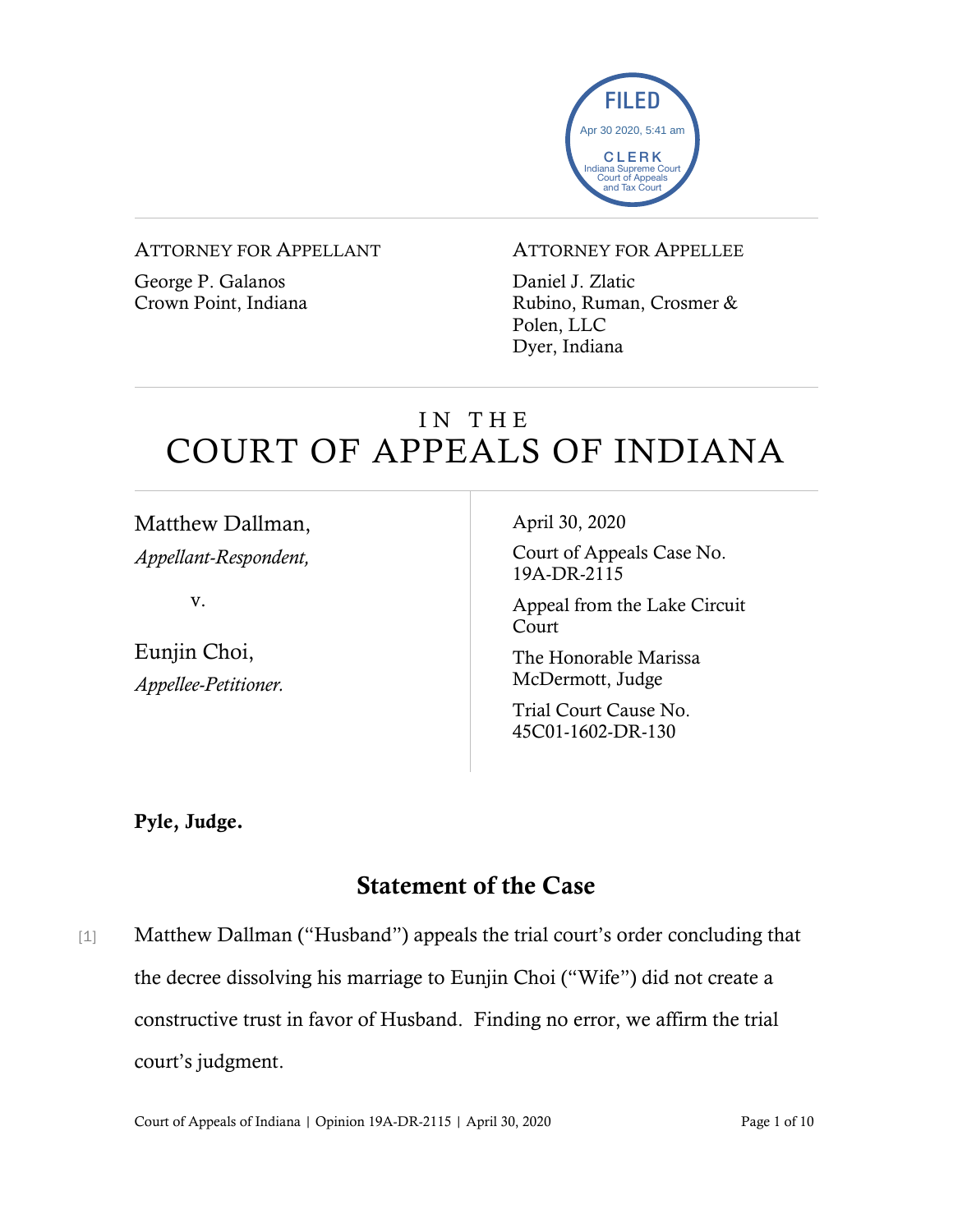### Issue

Whether the trial court's determination that the final dissolution decree did not create a constructive trust in favor of Husband is clearly erroneous.

### Facts

- [3] Husband and Wife were married in July 2013 and have one child, who was born in August 2014. During the course of the parties' marriage, Wife filed a sexual harassment lawsuit against a co-worker. In December 2015, Wife entered into a confidential settlement agreement in the lawsuit. Pursuant to the terms of the agreement, Wife was awarded \$40,000 in settlement proceeds. Wife received a \$20,000 payment in December 2015 and used \$18,000 to make a payment on student loans that she had taken out before the marriage. Wife filed a dissolution petition in February 2016 and used the remaining \$2,000 from the first settlement payment to make an attorney fee deposit for the dissolution. Wife received the second \$20,000 payment after she had filed the dissolution petition.
- [4] In April and May 2018, Magistrate Lisa Berdine ("Magistrate Berdine"), in the court of Judge Marissa McDermott ("Judge McDermott"), presided over a sixday dissolution hearing and took the matter under advisement. In December 2018, Wife filed a praecipe requesting that the case be transferred to the Indiana Supreme Court for the appointment of a special judge pursuant to Trial Rule

Court of Appeals of Indiana | Opinion 19A-DR-2115 | April 30, 2020 Page 2 of 10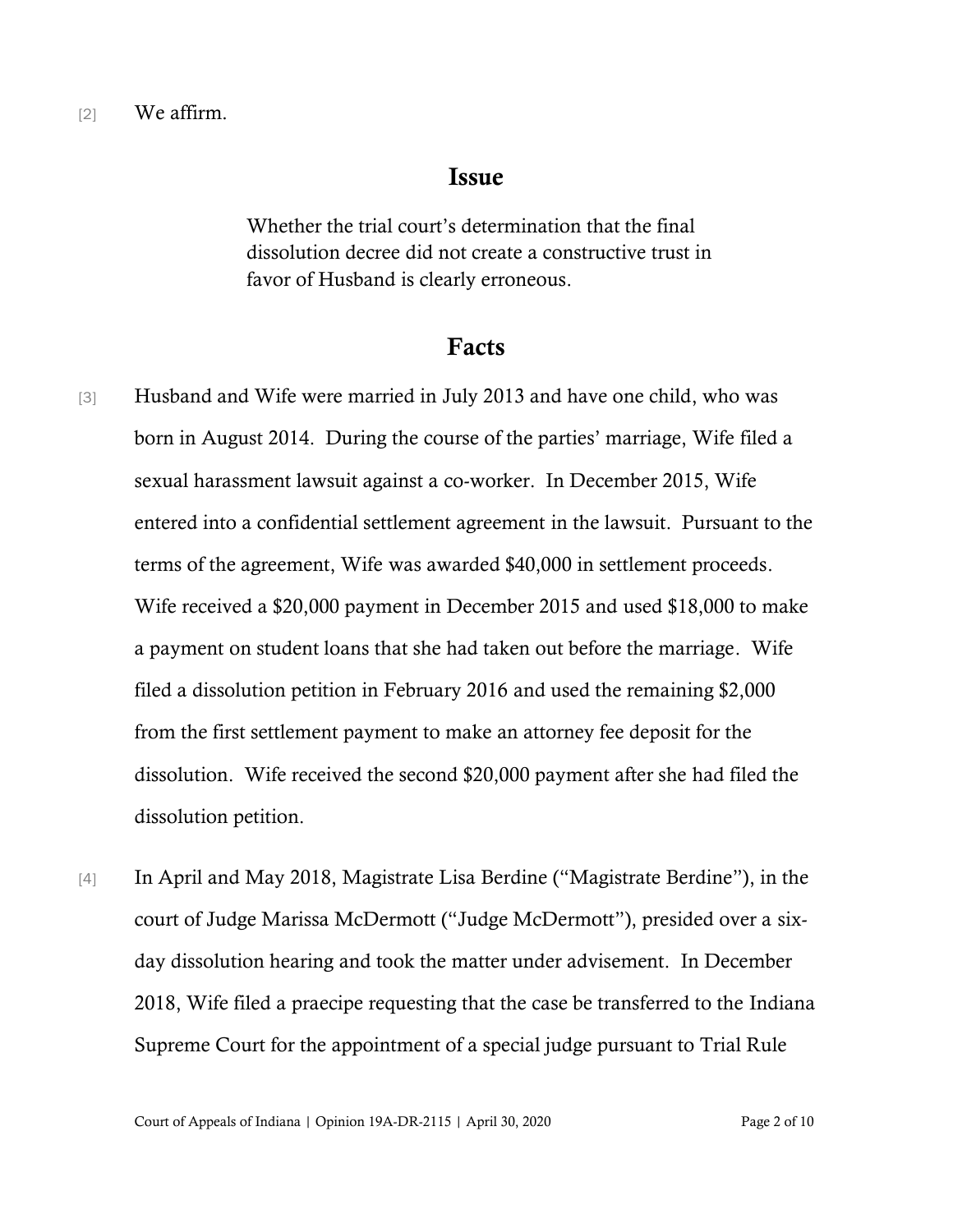53.2 because the case had been under advisement for more than ninety days. While the Indiana Supreme Court was considering Wife's praecipe, Magistrate Berdine issued a 68-page dissolution order in January 2019. Judge McDermott also signed the dissolution order.

- [5] A few days later, the Indiana Supreme issued an order on Wife's praecipe. In its order, the Indiana Supreme Court noted that "[f]ailing for over seven months to render a decision in this case [was] unacceptable." (App. Vol. 2 at 49). However, pointing out that Magistrate Berdine had recently issued the dissolution order, the Indiana Supreme Court further noted that appointing a special judge would only result in further delay. The Indiana Supreme Court remanded the case to "the Lake Circuit Court and Judge McDermott." (App. Vol. 2 at 49).
- [6] Although Wife had argued that the settlement proceeds from her sexual harassment settlement should not be considered as part of the marital pot, the January 2019 dissolution order provided in relevant part as follows:
	- 41. The total marital estate, minus the settlement proceeds, is Ninety Three Thousand One Hundred Fifty-Five and 36/100 Dollars (\$93,155.36). [Husband's] fifty-five percent (55%) interest totals Fifty One Thousand Two Hundred<sup>[]</sup> Thirty-Five and 45/100 Dollars (\$51,235.45). [Husband] has received assets totaling Eleven Thousand One Hundred Forty-Six and 98/100 Dollars (11,146.98), leaving a balance owed to [Husband] in the amount of Forty Thousand Eighty-Eight and 47/100 Dollars (\$40,088.47). [Husband] shall have judgment against [Wife] for said amount. [Wife] shall pay [Husband] the amount of Nine Thousand and 00/100 Dollars (\$9,000) from the settlement proceeds being held by [Wife], within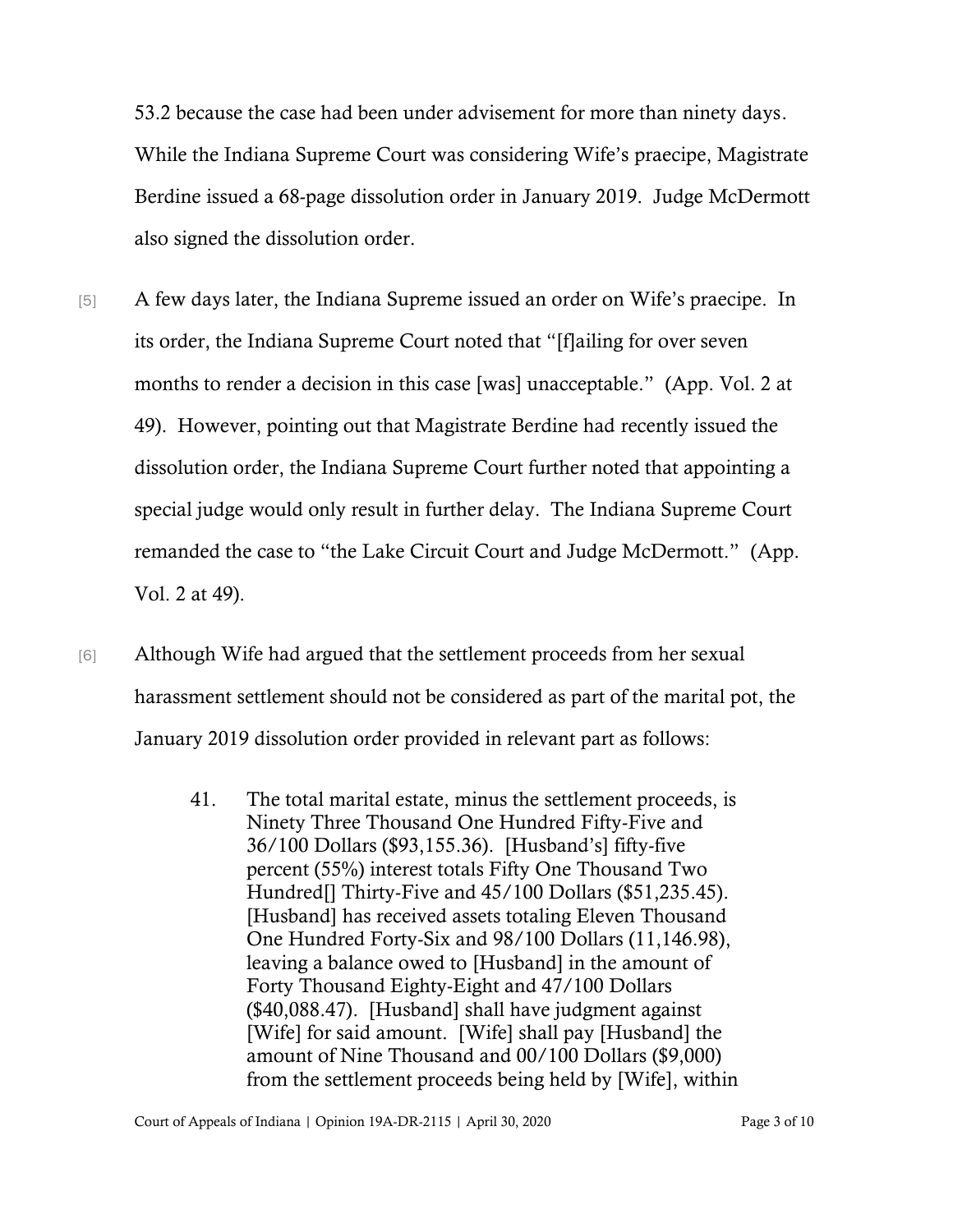seven days of the date of the Decree. . . . [Wife] shall pay the remainder to [Husband] at the rate of Five Hundred and 00/100 Dollars (\$500.00) per month, until this judgment is paid in full, beginning February 1, 2019 and payable on the first of each month thereafter.

42. [Husband] shall receive a fifty-five percent (55%) interest in [Wife's] first settlement check totaling Twenty Thousand and 00/100 Dollars (\$20,000). [Wife] shall pay [Husband] his fifty-five percent (55%) interest, Eleven Thousand and 00/100 Dollars (\$11,000.00), from the monies [Wife] is holding from her second settlement distribution, within seven (7) days of the date of this Decree.

(App. Vol. 2 at 118-19).

- [7] In early February 2019, Wife filed a notice of appeal in this Court. Two weeks later, she filed a voluntary Chapter 13 bankruptcy petition in the bankruptcy court and a motion to dismiss the appeal in this Court. We granted Wife's motion to dismiss the appeal with prejudice. In the bankruptcy court petition, Wife named Husband as one of many non-priority unsecured creditors. One month later, in March 2019, Wife filed a proposed Chapter 13 payment plan in the bankruptcy court.
- [8] Husband immediately filed in Wife's bankruptcy case a motion for relief from the stay and an objection to Wife's proposed plan. Husband argued that he was not a non-priority unsecured creditor because the dissolution decree had created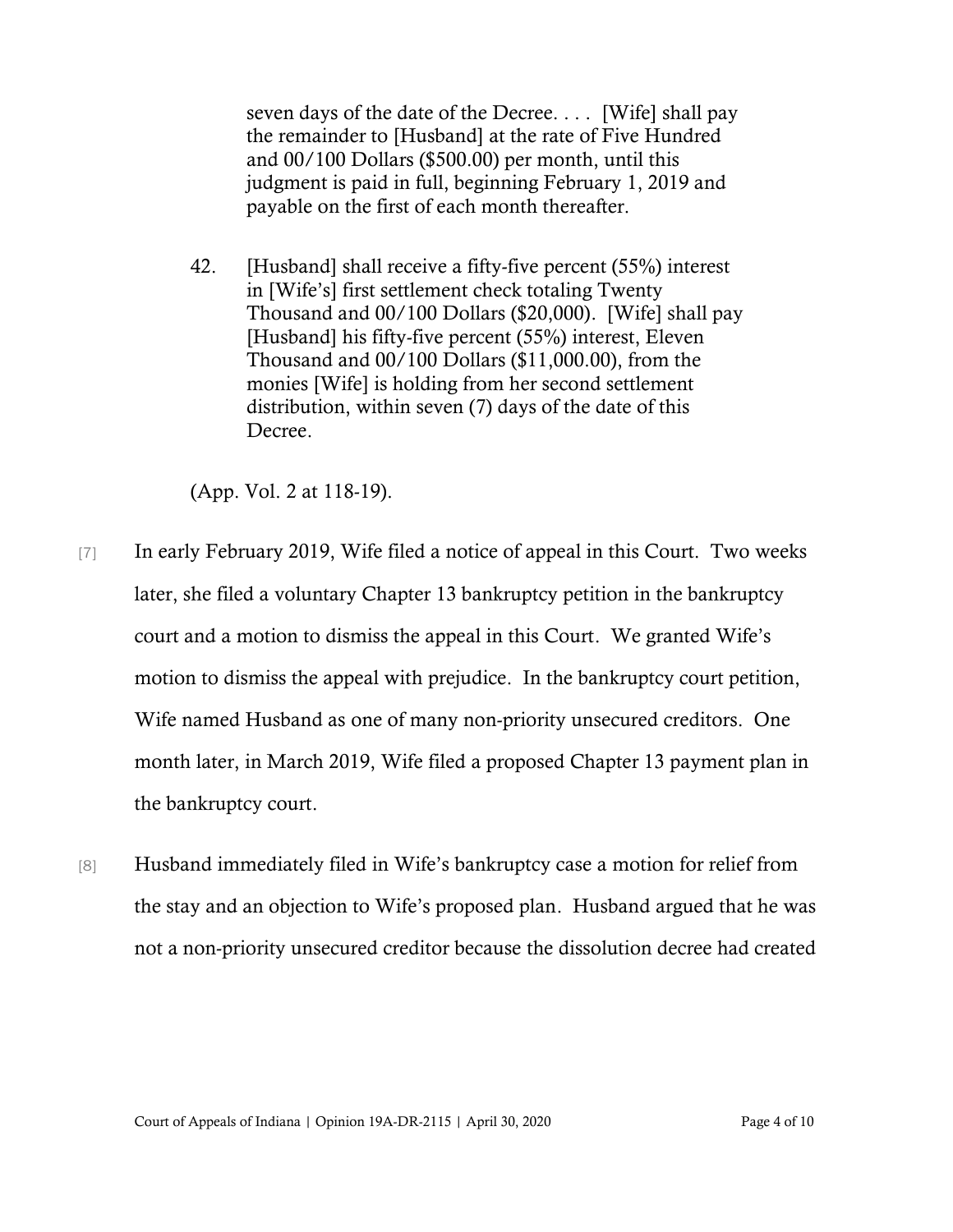a constructive trust, which is not dischargeable in bankruptcy.<sup>1</sup> In September 2019, the bankruptcy court modified that automatic stay "to the full extent necessary for [Husband] and [Wife] to litigate on the merits . . . the discrete issue of whether the Lake Circuit Court granted [Husband] a constructive trust pursuant to same decree." (App. Vol. 2 at 35).

- [9] Thereafter, Father filed a motion requesting the trial court to schedule a hearing to determine whether the dissolution decree had created a constructive trust in his favor. He also requested that Magistrate Berdine hear and decide the matter.
- [10] Judge McDermott scheduled an August 2019 hearing. At the beginning of the hearing, with Judge McDermott presiding, Husband pointed out that he had asked for Magistrate Berdine to both hear and decide the matter. Judge McDermott responded that the Indiana Supreme Court had remanded the case to her and that she would be deciding it.
- [11] Following a brief hearing, Judge McDermott issued an order concluding that the dissolution decree had not created a constructive trust in favor of Husband. Rather, according to Judge McDermott, the "final decree . . . [was] no different than any other divorce decree in that it decided what should be part of the

<sup>&</sup>lt;sup>1</sup> See In re Lucas, 300 B.R. 526, 533 (B.A.P. 10<sup>th</sup> Cir. 2003) (explaining that property that a debtor holds in a constructive trust for another is not part of the debtor's bankruptcy estate).

Court of Appeals of Indiana | Opinion 19A-DR-2115 | April 30, 2020 Page 5 of 10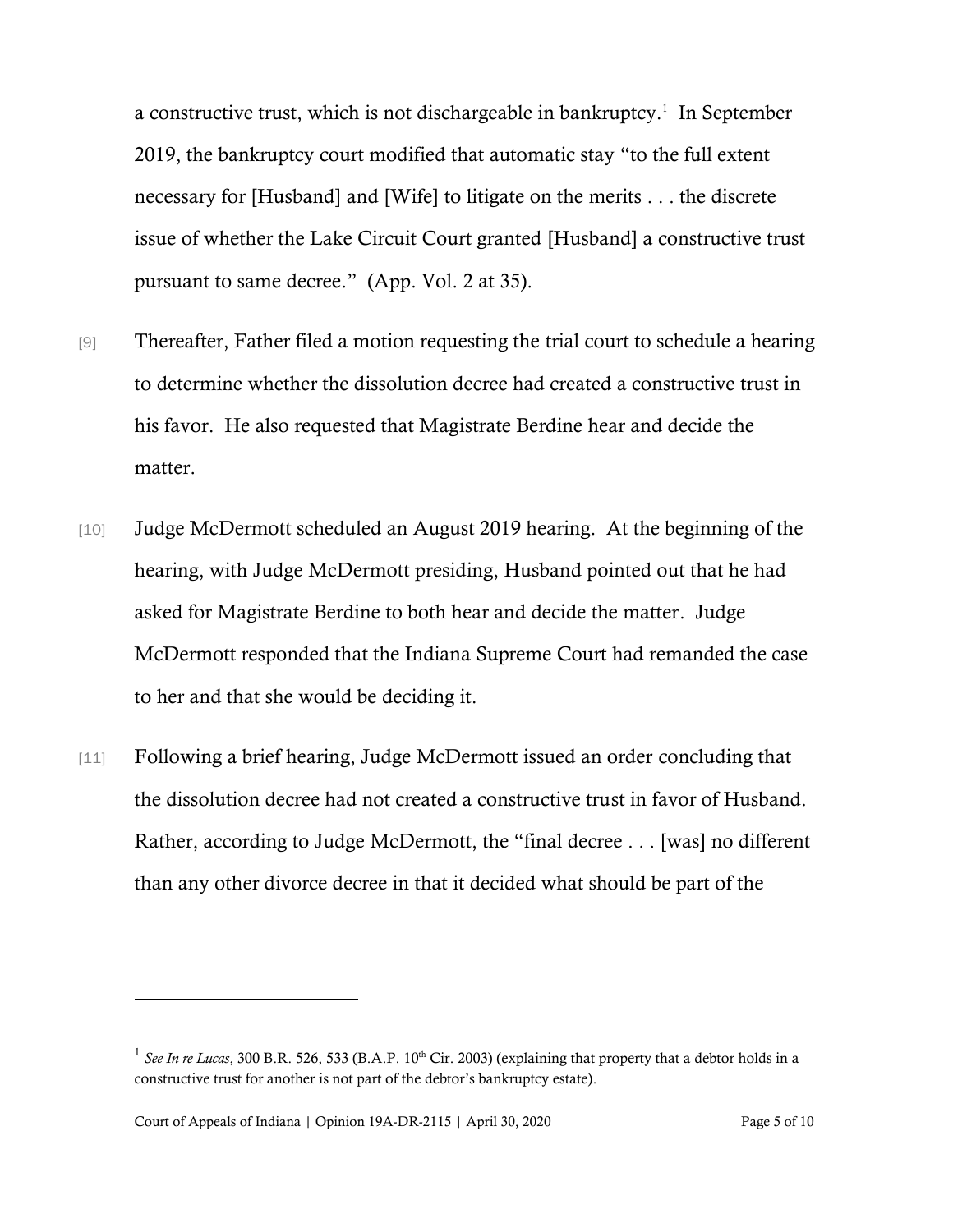marital estate and then divided that estate as the court deemed equitable." (App. Vol. 2 at 21).

[12] Husband now appeals the trial court's order.

## Decision

- [13] As a preliminary procedural matter, we note that Father contends that the trial court erroneously denied his request for Magistrate Berdine to "preside over the . . . hearing regarding the discrete issue of whether the Final Decree created the equitable remedy of a constructive trust in favor of [Husband]." (Husband's Br. 17). However, Judge McDermott explained that the Indiana Supreme Court had remanded the case to her. Notwithstanding Husband's argument that Judge McDermott misinterpreted the Indiana Supreme Court's order, that Court has previously explained that the presiding judge retains control of the proceedings although a magistrate may assist. *Williams v. State*, 724 N.E.2d 1070, 1087 (Ind. 2000), *reh'g denied, cert. denied*. Here, Judge McDermott retained control over the proceedings and had the authority to deny Husband's request that Magistrate Berdine hear and decide the case. We find no error.
- [14] We now turn to the substantive issue in this case. Husband argues that the trial court erred when it determined that the final dissolution decree did not create a constructive trust in his favor. Specifically, Husband contends that "[s]ince Wife held Husband's portion of the marital estate awarded to Husband and willfully and wrongly failed to turn over and pay said portion to Husband, Wife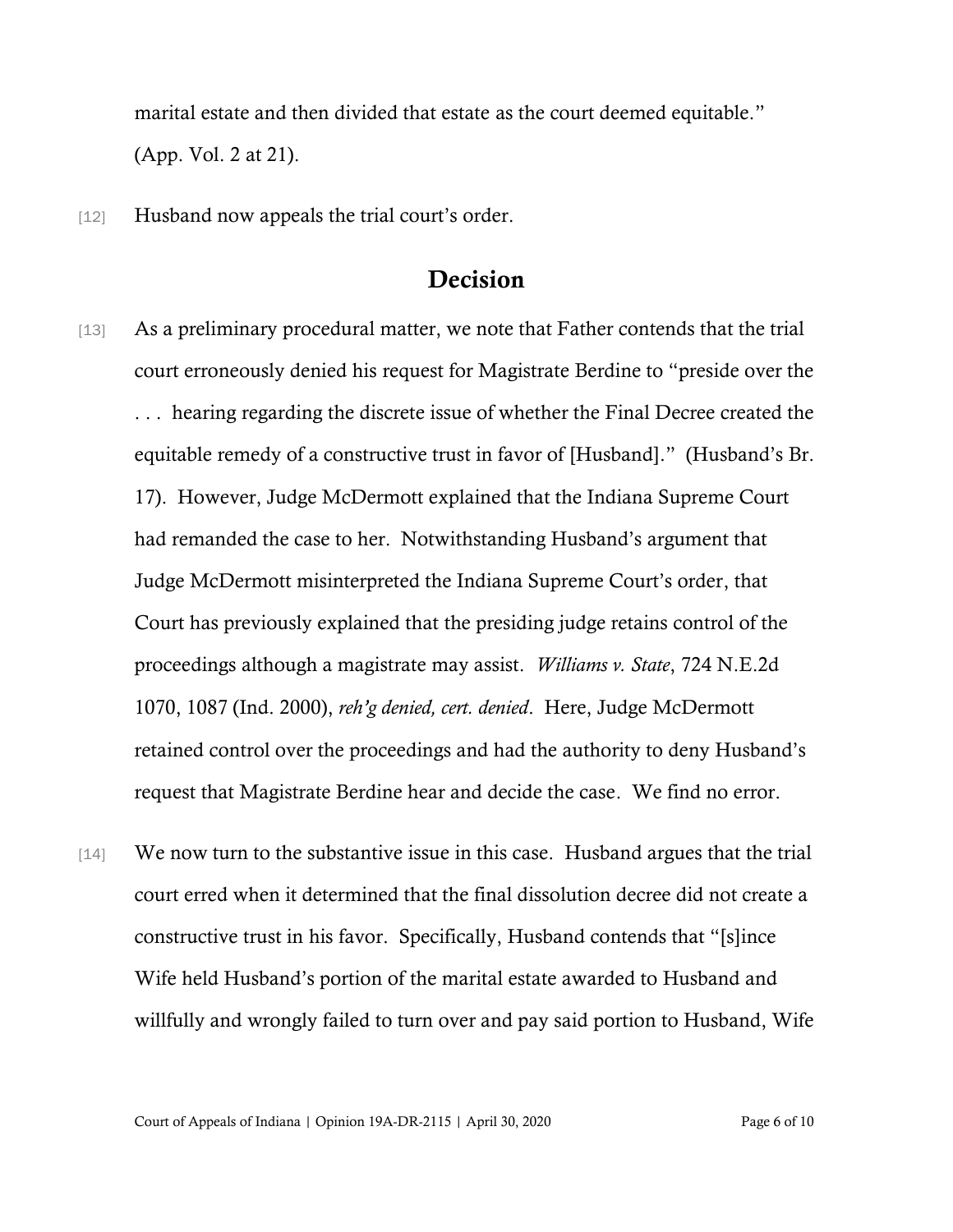held said portion in a constructive trust for the benefit of Husband." (Husband's Br. at 18).

- [15] Our standard of review is well-settled where, as here, the trial court sua sponte entered findings of fact and conclusions thereon. Sua sponte findings and conclusions control only as to the issues they cover, and a general judgment standard applies to any issue upon which the court has not found. *[Nelson v.](https://1.next.westlaw.com/Link/Document/FullText?findType=Y&serNum=1998058271&pubNum=0000578&originatingDoc=I4e284d00fc0911e9afed88dcf8854b30&refType=RP&fi=co_pp_sp_578_1267&originationContext=document&transitionType=DocumentItem&contextData=(sc.Search)#co_pp_sp_578_1267)  Marchand*[, 691 N.E.2d 1264, 1267 \(Ind. Ct. App. 1998\).](https://1.next.westlaw.com/Link/Document/FullText?findType=Y&serNum=1998058271&pubNum=0000578&originatingDoc=I4e284d00fc0911e9afed88dcf8854b30&refType=RP&fi=co_pp_sp_578_1267&originationContext=document&transitionType=DocumentItem&contextData=(sc.Search)#co_pp_sp_578_1267) In reviewing findings and conclusions, we first determine whether the evidence supports the findings and then whether findings support the judgment. *[K.I. ex rel. J.I. v. J.H.](https://1.next.westlaw.com/Link/Document/FullText?findType=Y&serNum=2018485549&pubNum=0000578&originatingDoc=I4e284d00fc0911e9afed88dcf8854b30&refType=RP&fi=co_pp_sp_578_457&originationContext=document&transitionType=DocumentItem&contextData=(sc.Search)#co_pp_sp_578_457)*, 903 [N.E.2d 453, 457 \(Ind. 2009\).](https://1.next.westlaw.com/Link/Document/FullText?findType=Y&serNum=2018485549&pubNum=0000578&originatingDoc=I4e284d00fc0911e9afed88dcf8854b30&refType=RP&fi=co_pp_sp_578_457&originationContext=document&transitionType=DocumentItem&contextData=(sc.Search)#co_pp_sp_578_457) We will not set aside the judgment unless it is clearly erroneous. *[Id.](https://1.next.westlaw.com/Link/Document/FullText?findType=Y&serNum=2018485549&pubNum=0000578&originatingDoc=I4e284d00fc0911e9afed88dcf8854b30&refType=RP&originationContext=document&transitionType=DocumentItem&contextData=(sc.Search))* A judgment is clearly erroneous when there is no evidence supporting the findings or the findings fail to support the judgment. *[Id.](https://1.next.westlaw.com/Link/Document/FullText?findType=Y&serNum=2018485549&pubNum=0000578&originatingDoc=I4e284d00fc0911e9afed88dcf8854b30&refType=RP&originationContext=document&transitionType=DocumentItem&contextData=(sc.Search))* A judgment is also clearly erroneous when the trial court applies the wrong legal standard to properly found facts. *[Id.](https://1.next.westlaw.com/Link/Document/FullText?findType=Y&serNum=2018485549&pubNum=0000578&originatingDoc=I4e284d00fc0911e9afed88dcf8854b30&refType=RP&originationContext=document&transitionType=DocumentItem&contextData=(sc.Search))*
- [16] "A constructive trust is a creature of equity, devised to do justice by making equitable remedies available against one who through fraud or other wrongful means acquires property of another." *Kalwitz v. Estate of Kalwitz*, 822 N.E.2d 274, 280 (Ind. Ct. App. 2005), *trans. denied*. The Indiana Supreme Court has further explained as follows:

A constructive trust is imposed where a person holding title to property is subject to an equitable duty to convey it to another on the ground that he would be unjustly enriched if he were permitted to retain it. The duty to convey the property may rise because it was acquired through fraud, duress, undue influence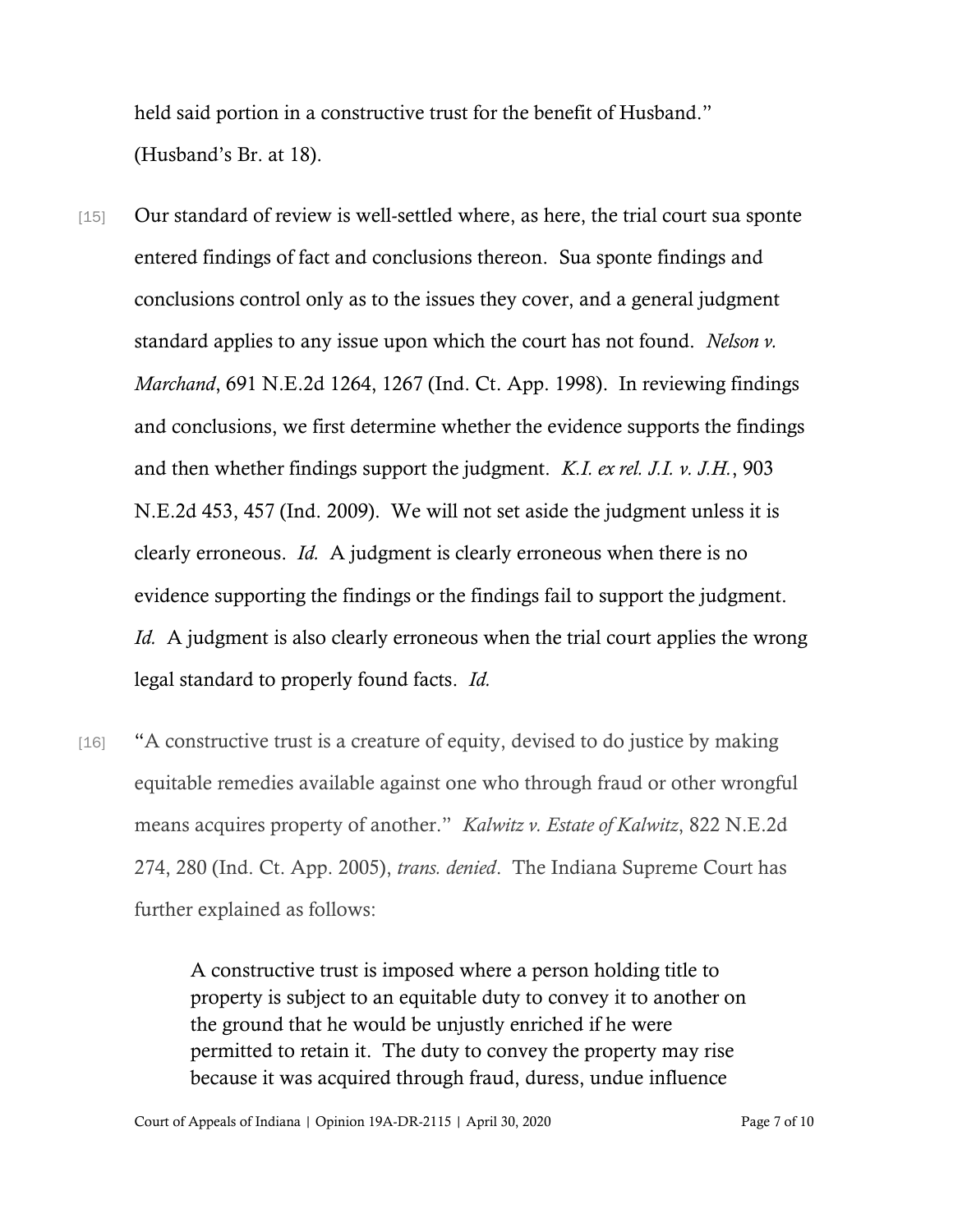or mistake, or through a breach of a fiduciary duty, or through the wrongful disposition of another's property. The basis of the constructive trust is the unjust enrichment which would result if the person having the property was permitted to retain it.

*Id.* (quoting *Melloh v. Gladis*, 261 Ind. 647, 656, 309 N.E.2d 433, 438-39 (1974) (citing 5 SCOTT ON TRUSTS  $\S$  404.2). A constructive trust is more in the nature of an equitable remedy than an independent cause of action. *Kalwitz*, 822 N.E.2d at 280. Further, the law is firmly established that fraud, either actual or constructive, is a *prerequisite* to the imposition of a constructive trust. *Id*. (Emphasis added).

- [17] Here, in support of his argument that the final dissolution decree created a constructive trust in his favor, Husband directs us to *Leever v. Leever*, 919 N.E.2d 118 (Ind. Ct. App. 2009). There, Verna and Don Leever ("Parents") executed a quitclaim deed of their home to their son, Doug ("Doug"), and his wife, Lisa ("Lisa"), in 1999. Parents executed the quitclaim deed so that if Parents had to go to a nursing home, Parents "would be able to get Medicaid while, at the same time, the property would remain in the family." *Id.* at 123. Despite signing the quitclaim deed, Parents, who had lived in the house for fifty-one years, continued to pay the mortgage, utilities, homeowner's insurance, and real estate taxes. Parents also made all home maintenance decisions.
- [18] In 2007, Lisa filed a dissolution petition. At the hearing on the petition, Lisa testified that it was her understanding that Parents had gifted their house to her

Court of Appeals of Indiana | Opinion 19A-DR-2115 | April 30, 2020 Page 8 of 10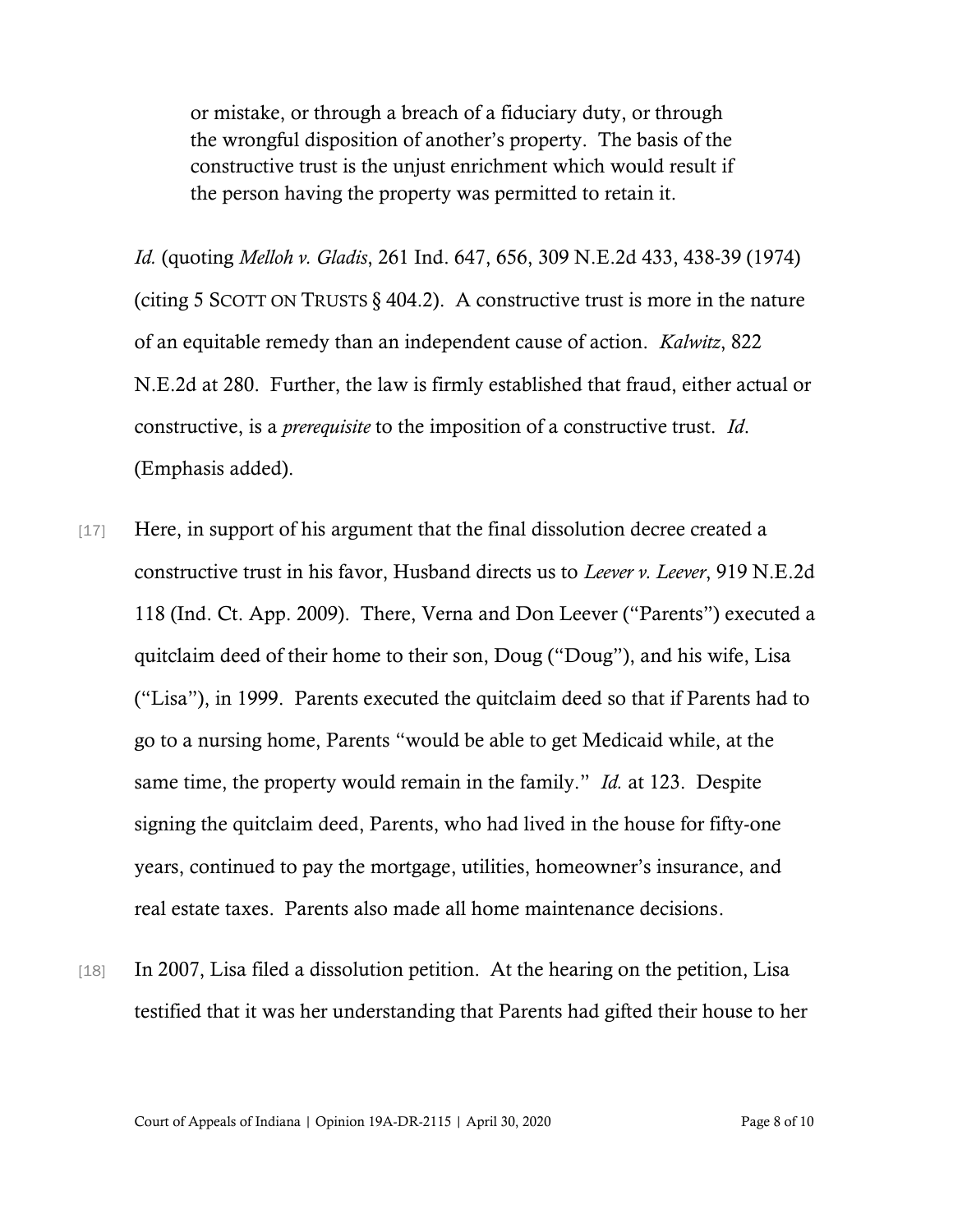and Doug and that it was a marital asset. Doug testified that he considered the house to belong to his parents and that it should not be taken away from them.

- [19] Following the hearing, the trial court concluded that it would be an injustice to allow Lisa or Doug to take a portion of the real estate when they had not taken a portion before their separation. Instead, the trial court ordered Doug to take the residence subject to a constructive trust in favor of his parents.
- [20] Lisa appealed, and this Court pointed out that when Lisa requested the trial court to include the home in the marital estate and divide it between her and Doug, Lisa had violated her oral promise to Parents to keep the home as a safe place for them to live. *Id.* at 123. This Court further concluded that "to allow Lisa and Doug to dispossess [Parents] of their home would be to permit them to be unjustly enriched by the sale price or rents and profits accruing during the remainder of [Parents'] life, to which they are not entitled." *Id.* at 124. Accordingly, we affirmed the trial court's creation of a constructive trust to safeguard Parents' interests. *Id.*
- [21] Here, we agree with Wife that Husband's reliance on *Leever* is misplaced because "[n]one of the elements in *Leever*, essential to the creation of a constructive trust, are present here." (Wife's Br. 24). First, Husband did not convey the disputed funds to Wife. Rather, Wife received the funds in a settlement of her sexual harassment claim against a party unrelated to this case. Further, Wife neither induced Husband, through a promise, to place himself in a worse position than he would have been absent such a promise, nor would be